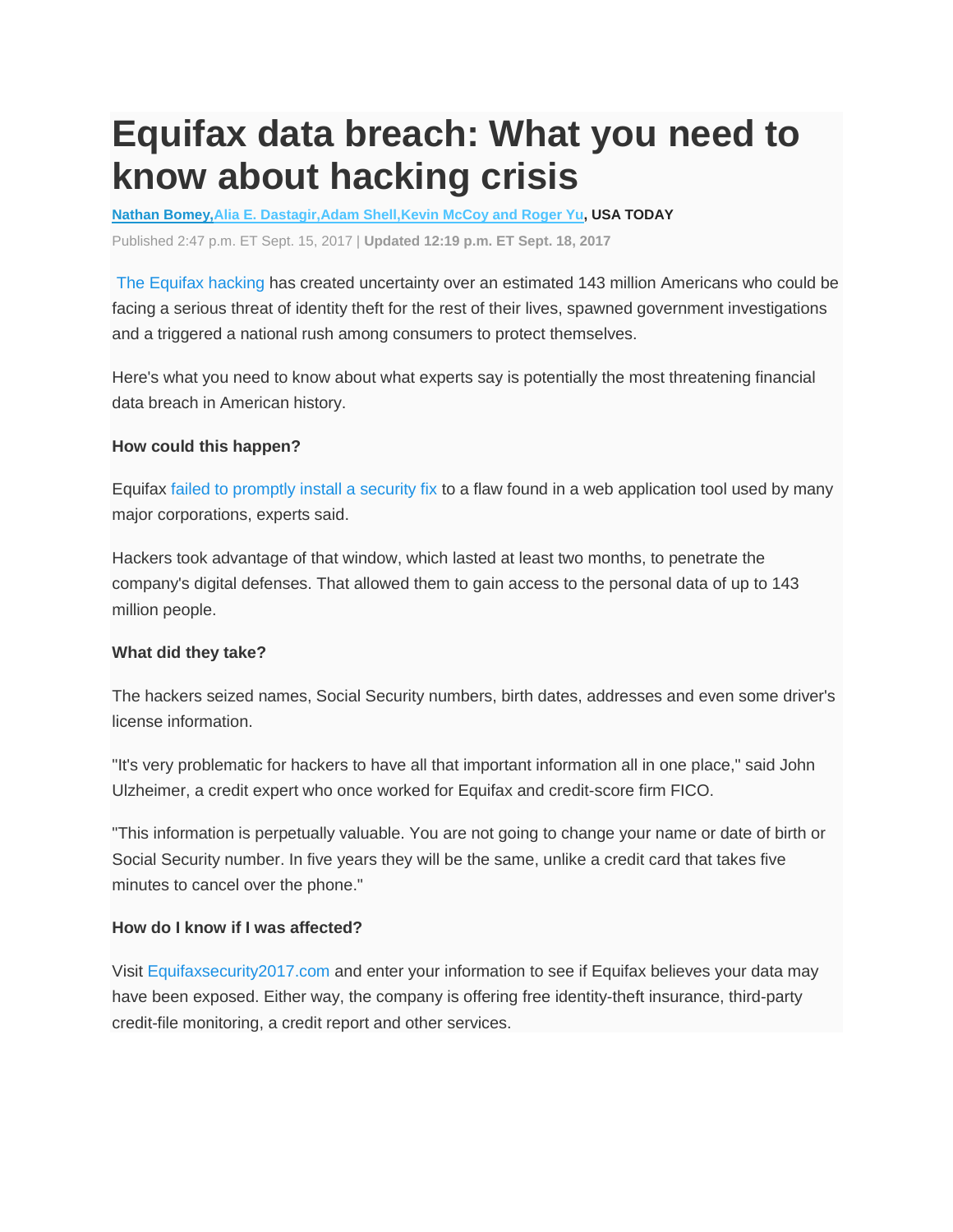You'll have to officially sign up for those services after checking to see if you might be affected. If you sign up for this service you would not be relinquishing your right to sue Equifax or be compensated through any potential settlement over the cyberbreach.

Equifax is still trying to determine how many people were actually affected.

## **What are the risks of this hack to me?**

If you don't take action to protect yourself, hackers could eventually sell your data to other criminals who could then use it to take out loans in your name, get credit cards, perpetuate tax fraud, access your medical benefits and countless other illegal activities.

# **How can you protect yourself?**

Experts say [freezing your credit is one line of defense.](https://www.usatoday.com/story/money/2017/09/13/how-freeze-your-credit-protect-your-identity/657304001/) That way, if criminals try to use your personal data to take out a loan, credit or services in your name, they'll be blocked from doing so.

"When a financial institution goes to pull your credit report, they simply won't be able to get it," CFRA Research analyst Keith Snyder said. If that happens a person using your information to say, open up a credit card, will probably get turned down.

Other important steps: Monitor your bank records, credit card charges and other bills carefully ideally once a week. If you spot anything strange, contact the respective company immediately to flag the irregularity.

"You never know for sure 100%, but you should assume your data has been compromised either in this breach or in previous breaches," Gartner security analyst Avivah Litan said.

#### **How do I freeze my credit?**

Contact all four agencies directly, said Avivah Litan, a security analyst at financial research firm Gartner:

Equifax: Call 1-800-349-9960 or visit [Freeze.equifax.com/.](https://www.freeze.equifax.com/)

Experian: Call 1-888-397-3742 or visit Experian.com/news/security-freeze.html.

TransUnion — Call 1-888-909-8872 or visit [Transunion.com/credit-freeze/place-credit-freeze.](https://www.transunion.com/credit-freeze/place-credit-freeze)

Innovis — Call 1-800-540-2505 or visit [Innovis.com/personal/securityFreeze.](https://www.innovis.com/personal/securityFreeze)

Fees vary by state and range from about \$5 to \$10. Equifax has temporarily waived its fees for this service. You'll need to provide personal information, including your Social Security number, to authenticate your identity.